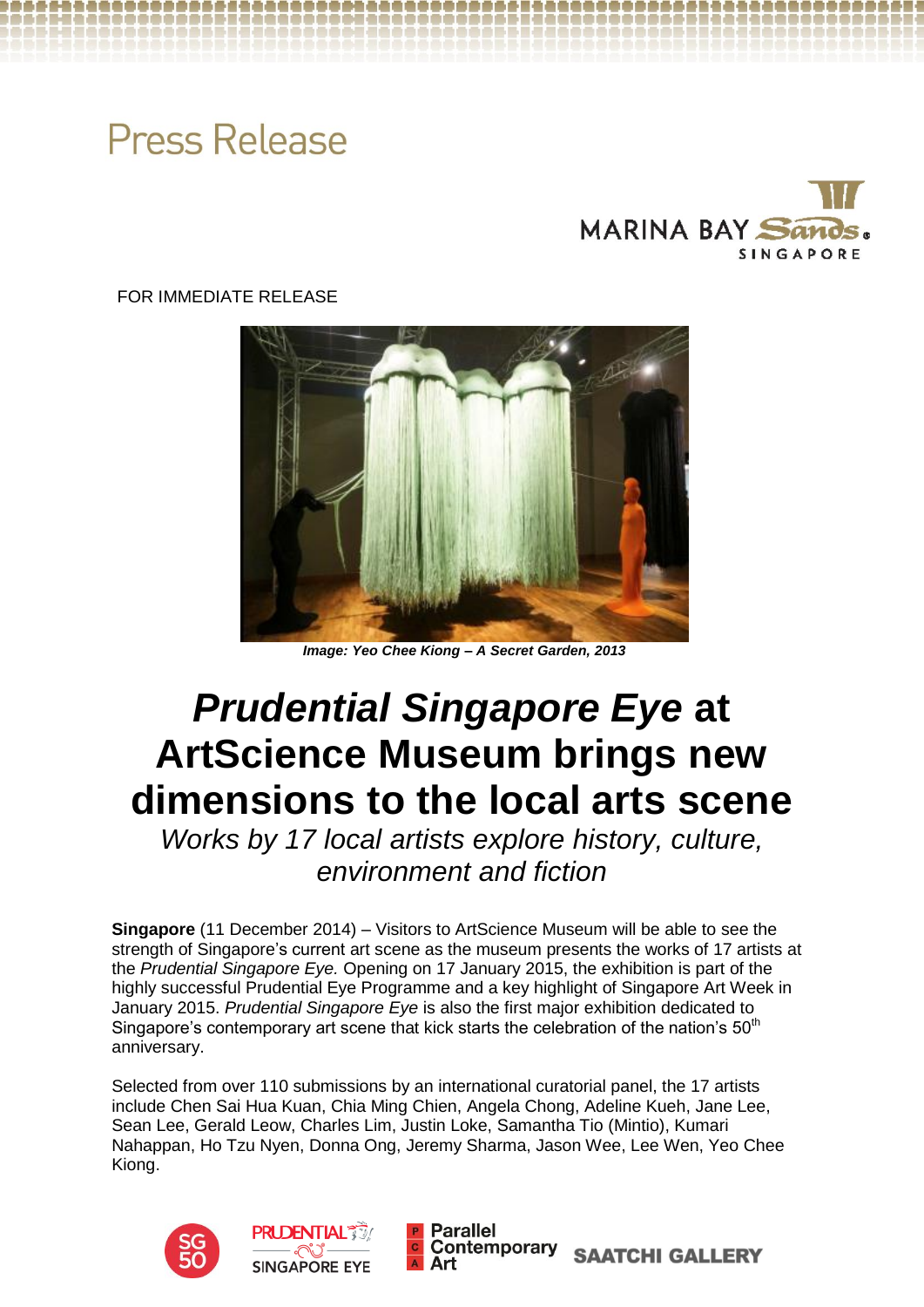

Representing a selection of the best contemporary art in Singapore, *Prudential Singapore Eye* aims to foster greater appreciation of Singapore's visual arts both locally and internationally. Several notable artists including Charles Lim, Ho Tzu Nyen, Jane Lee and Jeremy Sharma not only have an international following but have also represented Singapore at numerous international biennales, such as Venice Biennale, Shanghai Biennale and Liverpool Biennale.

Curated by Serenella Ciclitira (Founder, Prudential Eye Programme), Honor Harger (Executive Director, ArtScience Museum, Marina Bay Sands, Singapore), Nigel Hurst (CEO, Saatchi Gallery, London) and Tan Boon Hui (Group Director of Programmes, National Heritage Board, Singapore), the exhibition explores a myriad of contemporary themes including identity, history, fiction, as well as personal and national narratives. Sponsored by global insurance giant, Prudential, the exhibition is the latest show in the Prudential Eye Programme, an initiative aimed at nurturing artistic talent, and will be supported by a comprehensive publication.

Serenella Ciclitira said: "We are delighted to have been able to focus on Singapore's emerging art in the year of Singapore's 50th anniversary. Like all the other Prudential Eye projects, this exhibition aims to bring to light a new and exciting contemporary art scene. Our aim is to present a comprehensive overview of it to both local and international audiences. There are intriguing works in the exhibition and some of them by artists who often work experimentally across different media."

Honor Harger, Executive Director of ArtScience Museum commented: "ArtScience Museum is thrilled to be a partner of *Prudential Singapore Eye*, which brings together some of the country's most exciting artists. For us, there is no more fitting way to commemorate the golden jubilee of Singapore than showcasing some of the most talented and inspiring local artists working today, and this exhibition does just that. It is a key part of our ongoing work to support the vibrancy of Singapore's visual art ecosystem, and we believe it will be an important milestone in Singapore's impressive cultural development."

Tomas Urbanec, Chief Executive Officer of Prudential Singapore, said: "Prudential is proud to sponsor the inaugural Singapore Eye, a highlight of Singapore Art Week 2015, and an event that helps to kick off a year of celebrations for Singapore's Golden Jubilee. With the exhibition, Prudential aims to support the development of art in Singapore, and nurture talented local artists by developing platforms and giving them the recognition needed for their careers. Having been in Singapore for more than 83 years, we have grown with the nation and we want to contribute to its development in ways that we can."

Nigel Hurst, Saatchi Gallery CEO said: "This is the fifth major collaboration between Parallel Contemporary Art, Prudential and the Saatchi Gallery. We are delighted to be working with our partners in our ongoing endeavour to provide a platform highlighting new art in Asia. This project at ArtScience Museum provides a unique showcase for artists emerging in Singapore to bring their work to the attention of a wider international audience."

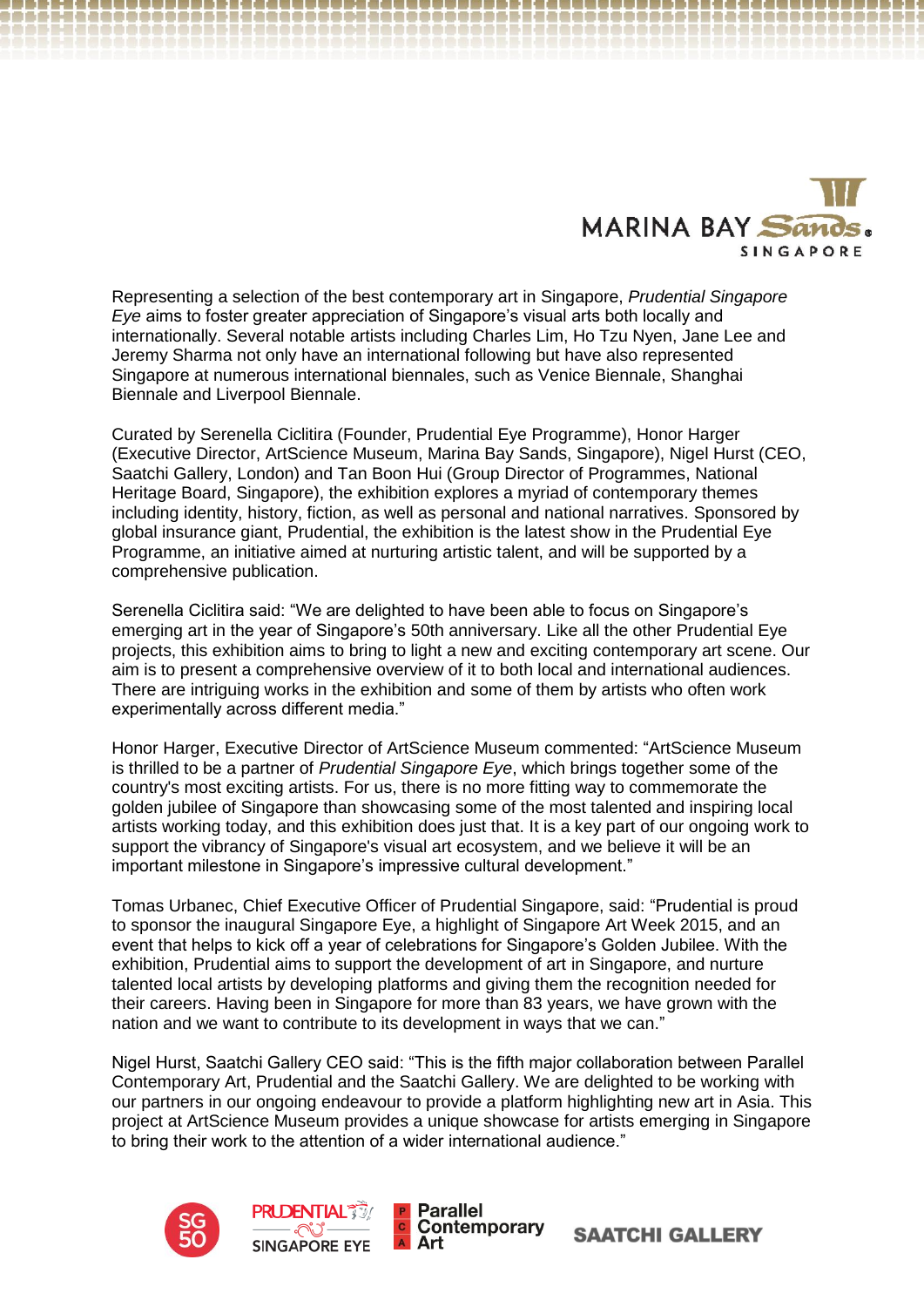

The exhibition will also be complemented by an education programme developed by the British Council in unison with ArtScience Museum. The education programme, also sponsored by Prudential, will reach out to secondary school students, teachers and tertiary education institutes.

## **Highlights of the artists and their practices**

## *Adeline KUEH*

Adeline makes installations that reconsider the relationship that people have with things and rituals around them. Her works are modern-day totems that explore issues of sexuality, domestic objects and magic linked with personal histories, thereby bringing to fore an overlooked moment in time.

## *Angela CHONG*

Angela has a keen interest in creating narratives in her installations, blurring between fiction and 'reality'. Using with light and darkness in her installations, she entices her audience to question the emotional attachment between the object and its owner, in the context of history and site-specificity.

# *CHEN SAI Hua Kuan*

Sai's art practices across a range of media and techniques including drawing, film, performance, photography, sculpture, sound and installation. His cross-disciplinary work uses wit and energy to articulate alternative ways of imagining space and time. Sai's work is often subversively and whimsically assembled and deconstructed out of everyday objects such as earth, travelling fans and toys.

# *CHIA Ming Chien*

Chia Ming Chien's photography portrays the viewer's way of perceiving the world as it is about the architecture that features in it. His modus as a photojournalist is that a photograph what one sees in-situ without manipulating the image. The 'decisive moment' is when a subject transforms from mundane to remarkable occurrence in the mind.

# *HO Tzu Nyen*

Ho Tzu Nyen's works examine how history and mythology is used to shape the present and shape how we understand cultural roots. He appropriates the structures of epic myths to invoke their grandeur as well as to reveal these narratives as fiction- and reality-machines. They are not merely stories, but a discursive processes.

## *Donna ONG*

As an installation artist, Donna is best known for her evocative and though-provoking environments made from furniture, found objects and original artwork. With a background in architecture, fine art and fictional writing, Donna uses her art to create a story where she explores issues about life and people. The imaginary space in her work creates an escape from reality; an alternative ending drawn from her imagination. Donna Ong's new installation, *The Forest Speaks Back II*, commissioned for *Da Vinci Shaping the Future* is also showing at ArtScience Museum.





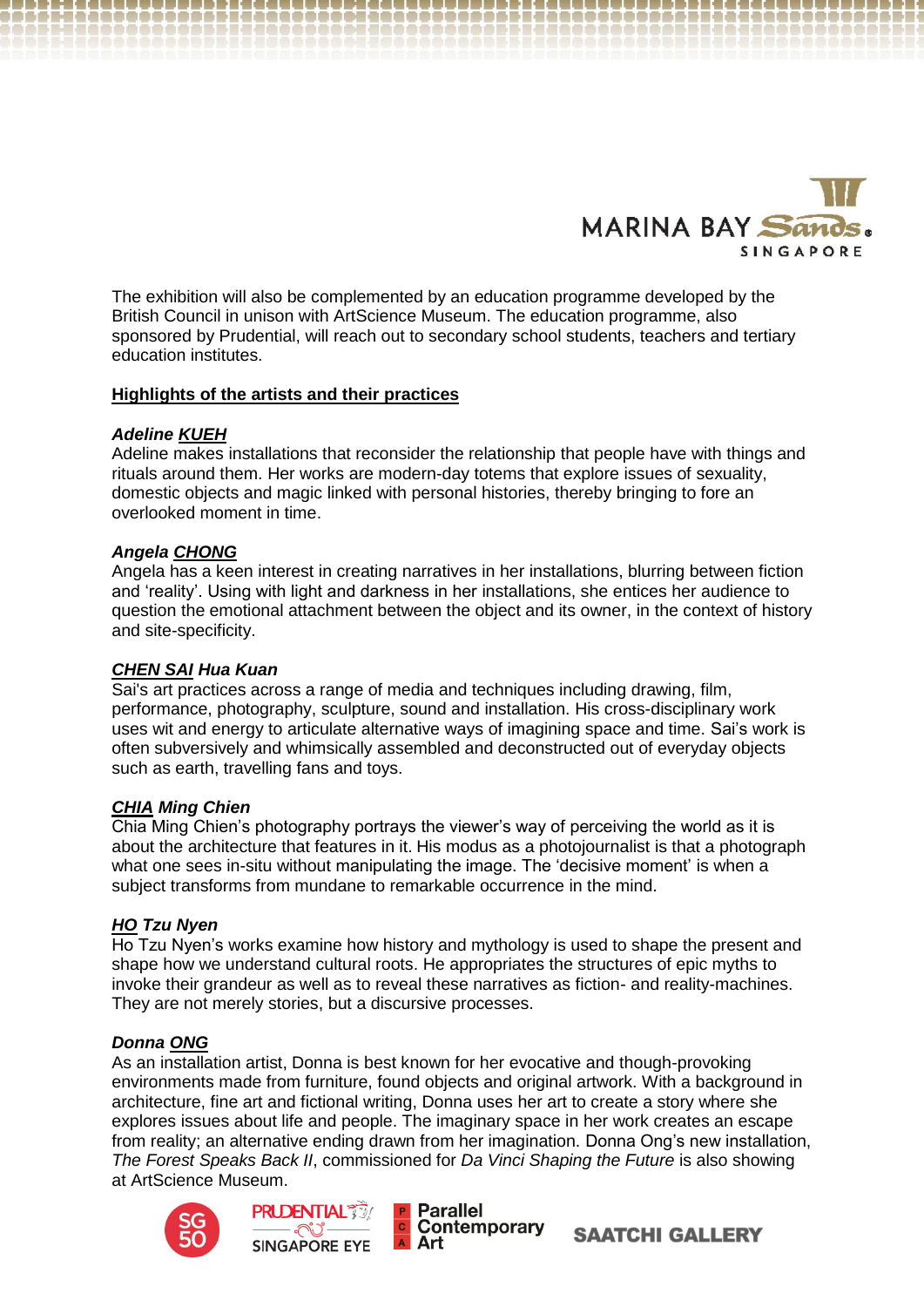

## **Jane LEE**

Known for her highly tactile surfaces, Jane is interested in discovering the true meaning of a painting: from what constitutes a painting, to how paintings can be constructed, to how to extract the medium's essence and real meaning.

## **LEE Wen**

Lee Wen's work is basically about making images and finding ways for these images to communicate with each other. Every object he uses, the space he walks around and the words he speaks are images that spark a dialogue.

## **Gerald LEOW**

Gerald Leow uses found objects from the cultural landscape and reworks them to shed light on the problematic nature of authenticity, culture & identity. The artist's background in sociology plays a part in his artistic process where he questions the demerits of the seeming rise of pop culture.

## **Charles LIM**

Drawing his inspiration as a former professional sailor, Charles' senses are keenly attuned to environments that people rarely see. His SEA STATE series features photographic and video works, as well as audio materials, drawn from the artist's ongoing exploration of Singapore's maritime geography and history. Charles offers a compelling exposure of humanity's impact on its physical environment, highlighting the interplay between the natural and the man-made, between land and sea as well as between actions and reactions.

## **Justin LOKE**

Justin employs various framing strategies and self-reflexive composition to explore the relationship between painting and film. The exhibition space will be transformed to reflect the scenes depicted in these oil paintings, which are in turn taken from certain key sets from the film.

## **Samantha Tio (Mintio)**

Trained technically as a photographer, photography is a medium that Mintio has been constantly working with to stretch and extend the way people view our world. The images created, though derivative of a direct representation of reality bears a vision and an aesthetic of another world. Mintio works primarily with layering information both visual and text to create semiotic relationships and alternative spaces.

## **Kumari NAHAPPAN**

Drawing on personal memory, Kumari's makes works that meditate on memory and Hindu, rituals. Ritual art is what inspires and energises the artist. To her, it is in rituals that works of art are created that touches all the senses.

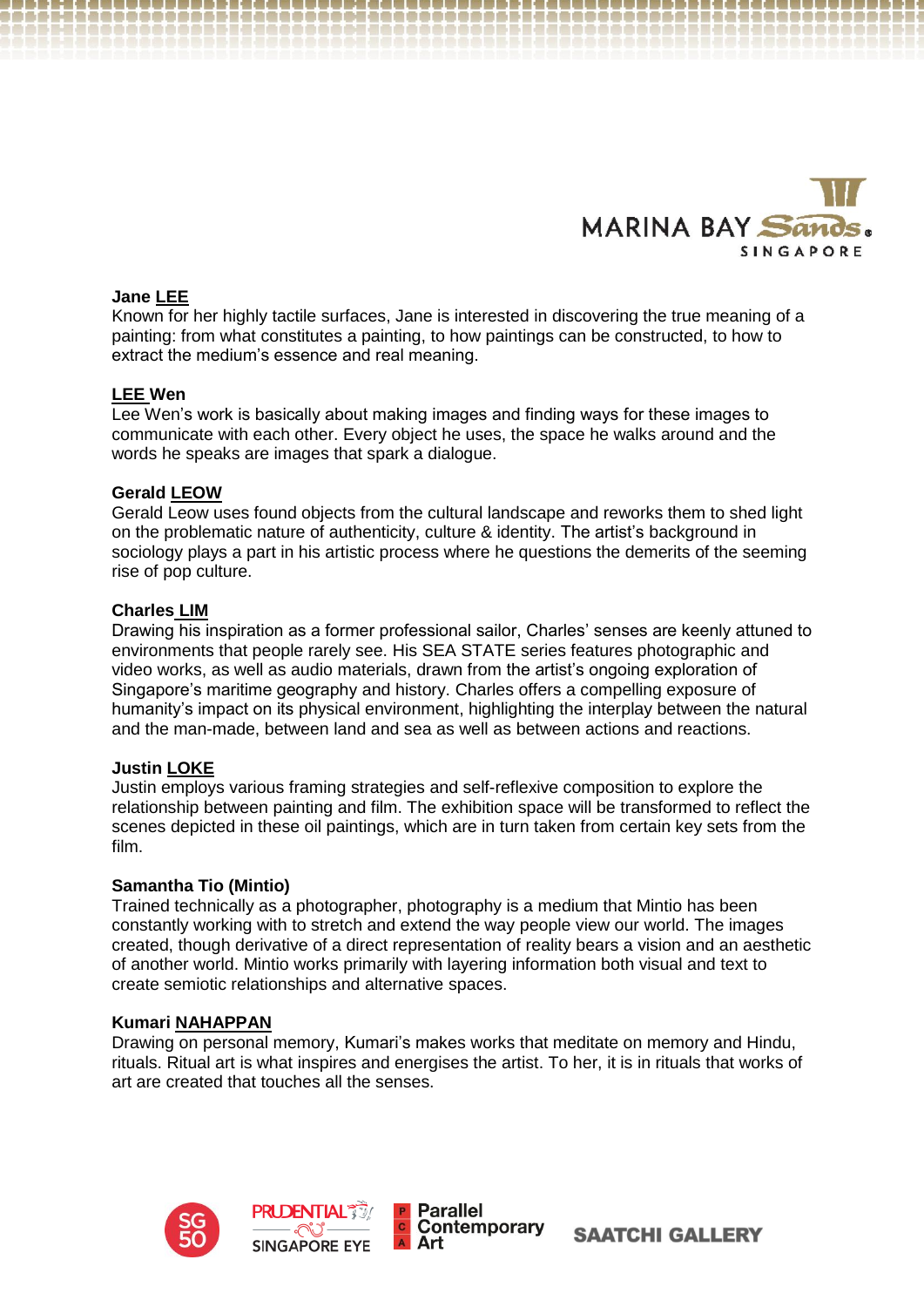

## **Jeremy SHARMA**

Jeremy works primarily as a conceptual painter but his body of work encompasses video, photography, drawing and installation. His current mode of practice investigates the notion of art as a reflection of a conscious life that observes it in the age of mechanical, industrial and digital reproduction and interconnectivity, addressing our relationship to modernism and our place in time and space in an increasingly fragmented and artificial reality.

## **Jason WEE**

Jason's practices pulls complex narratives out of specific events and spaces, generating an array of different, sometimes conflicting stories, objects and ways of knowing. These spaces may be an island, a school, cinema, museum or home, and the events may be a moment of personal or collective history. For him, these narratives are knotty conundrums, generative of enigma, idealism and failure.

## **YEO Chee Kiong**

Chee Kiong is known for playful and unexpected juxtapositions in his sculptural and conceptual work that question what is commonly taken for visual perception. The artist creates an imaginary sensibility in a realistic environment to articulate the possibilities in the process of "perceiving" and "mis-perceiving".

## **Sean LEE**

Sean uses deeply personal narratives to explore themes such as permanence, fragility and intimacy. He constructs and stages stories by manipulating the ambiguous relation of reality and the delusive capacity of photography.

# **Visitor Information**

Tickets to *Prudential Singapore Eye* will go on sale from 17 January 2015. Tickets are available through the Marina Bay Sands ticketing portal, ticketing hotline, box offices and all SISTIC channels. Terms and Conditions apply.

| <b>Prudential Singapore Eye</b>           |                                                  | <b>Standard ticket</b> | <b>Singapore</b><br>resident ticket |
|-------------------------------------------|--------------------------------------------------|------------------------|-------------------------------------|
| <b>PRUDENTIAL</b><br><b>SINGAPORE EYE</b> | Adult                                            | S\$13                  | S\$9                                |
|                                           | Senior<br>(65 years and above)                   | S\$12                  | S\$8                                |
|                                           | Child<br>(2 - 12 years)                          | S\$8                   | S\$5.50                             |
|                                           | <b>Family Package</b><br>(2 Adults + 2 Children) | S\$36                  | S\$25                               |

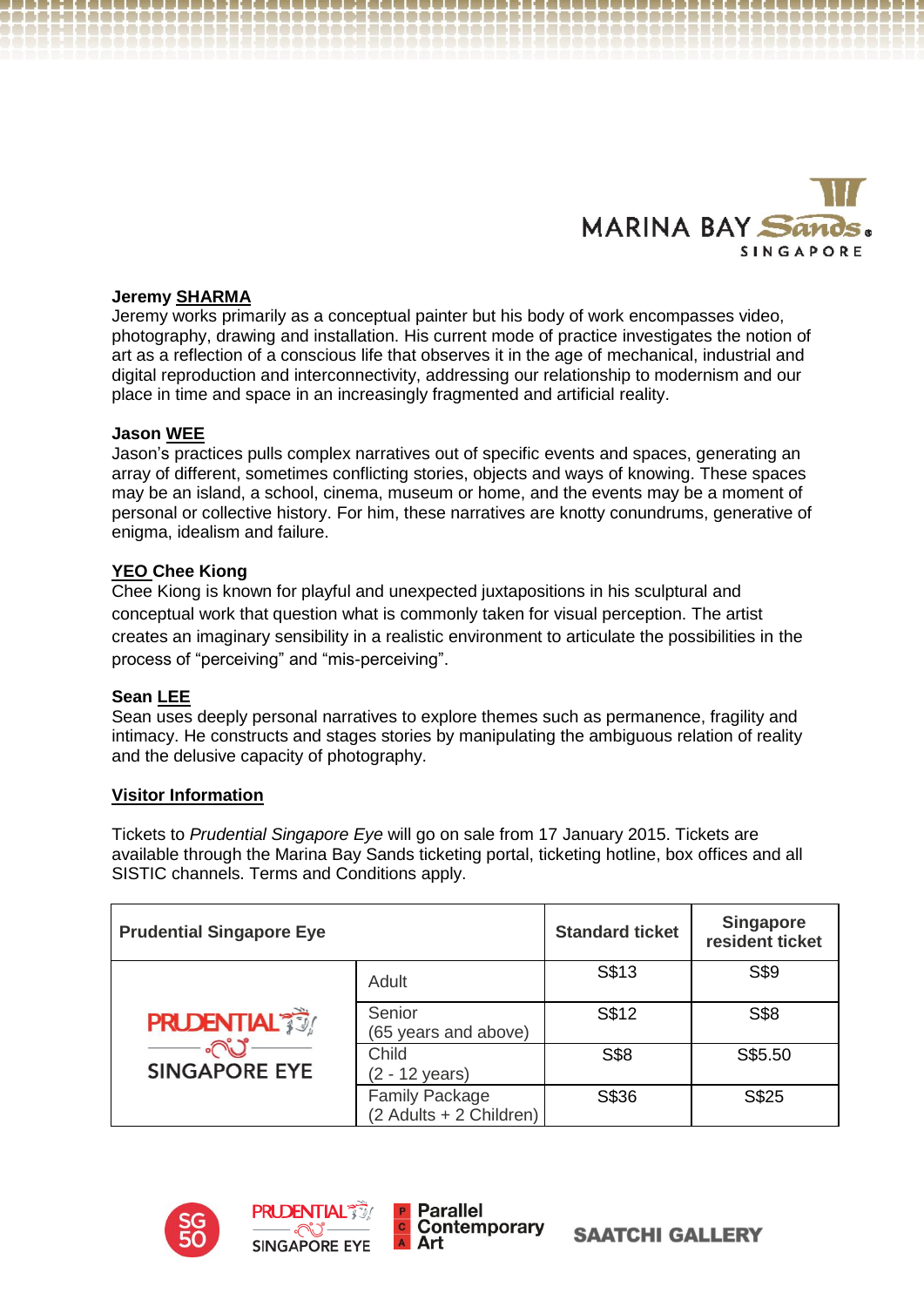

\_\_\_\_\_\_\_\_\_\_\_\_\_\_\_\_\_\_\_\_\_\_\_\_\_\_\_

| <b>All Access Pass</b><br><b>Prudential Singapore Eye and</b><br>Da Vinci: Shaping the Future<br>(Valid from 17 January to Mid May 2015) |                                               |                                                  | <b>Standard ticket</b> | <b>Singapore</b><br>resident ticket |
|------------------------------------------------------------------------------------------------------------------------------------------|-----------------------------------------------|--------------------------------------------------|------------------------|-------------------------------------|
|                                                                                                                                          | <b>PRUDENTIAL</b>                             | Adult                                            | S\$28                  | S\$20                               |
|                                                                                                                                          | ಗಿಲೆ<br><b>SINGAPORE EYE</b>                  | Senior<br>(65 years and above)                   | S\$26                  | S\$18.50                            |
|                                                                                                                                          |                                               | Child<br>(2 - 12 years)                          | S\$17                  | S\$12                               |
|                                                                                                                                          | <b>DA VINCI:</b><br><b>SHAPING THE FUTURE</b> | <b>Family Package</b><br>(2 Adults + 2 Children) | S\$77                  | S\$56                               |

For more ticketing promotions and information, please visit [www.marinabaysands.com/ArtScienceMuseum](http://www.marinabaysands.com/ArtScienceMuseum)

## *###*

#### **About Prudential Eye Programme**

Established in 2008 by David and Serenella Ciclitira and sponsored by the region's leading life insurer and asset manager Prudential, the Prudential Eye Programme is an initiative that nurtures artistic talent. The programme aims to develop arts infrastructure in territories where this is lacking, in order to provide artists with the platforms, support and recognition they need to develop their careers. It works to build networks and opportunities for artists and galleries through strategic partnerships and a variety of platforms.

Previous projects from the Prudential Eye Programme include *Korean Eye* (2009 to 2012), *Indonesian Eye*  (2011), *Hong Kong Eye* (2013) and *Prudential Malaysian Eye* (2014): a series of international touring exhibitions and publications providing emerging Asian artists with opportunities to showcase their work. To date, the programme has held 18 exhibitions worldwide, which have been viewed by over two million people.

In January 2014, the Prudential Eye Programme launched the *Prudential Eye Awards* in Singapore, honouring the accomplishments of emerging artists throughout greater Asia and launching a creative education programme with the British Council. The exhibition accompanying the second edition of *Prudential Eye Awards* will concurrently with *Singapore Eye* at the ArtScience Museum.

#### **About Parallel Contemporary Art**

Parallel Contemporary Art is a not-for-profit organisation dedicated to supporting emerging artists across the world. It was founded by David and Serenella Ciclitira who have been collectors and patrons of contemporary art for over two decades. 23 years ago, as part of their commitment to supporting emerging artists, they founded two annual awards at the Royal College of Art, London; the Parallel Prize for painting and the Serenella Ciclitira Scholarship for sculpture, both of which continue to provide valuable support and stipends for graduating fine artists. Through their love of travel and discovering new artistic talent, they realised young artists in many parts of Asia were under supported and going unnoticed. To help develop the careers of these emerging Asian artists, they launched the Prudential Eye Programme, an initiative that nurtures worldwide artistic talent.

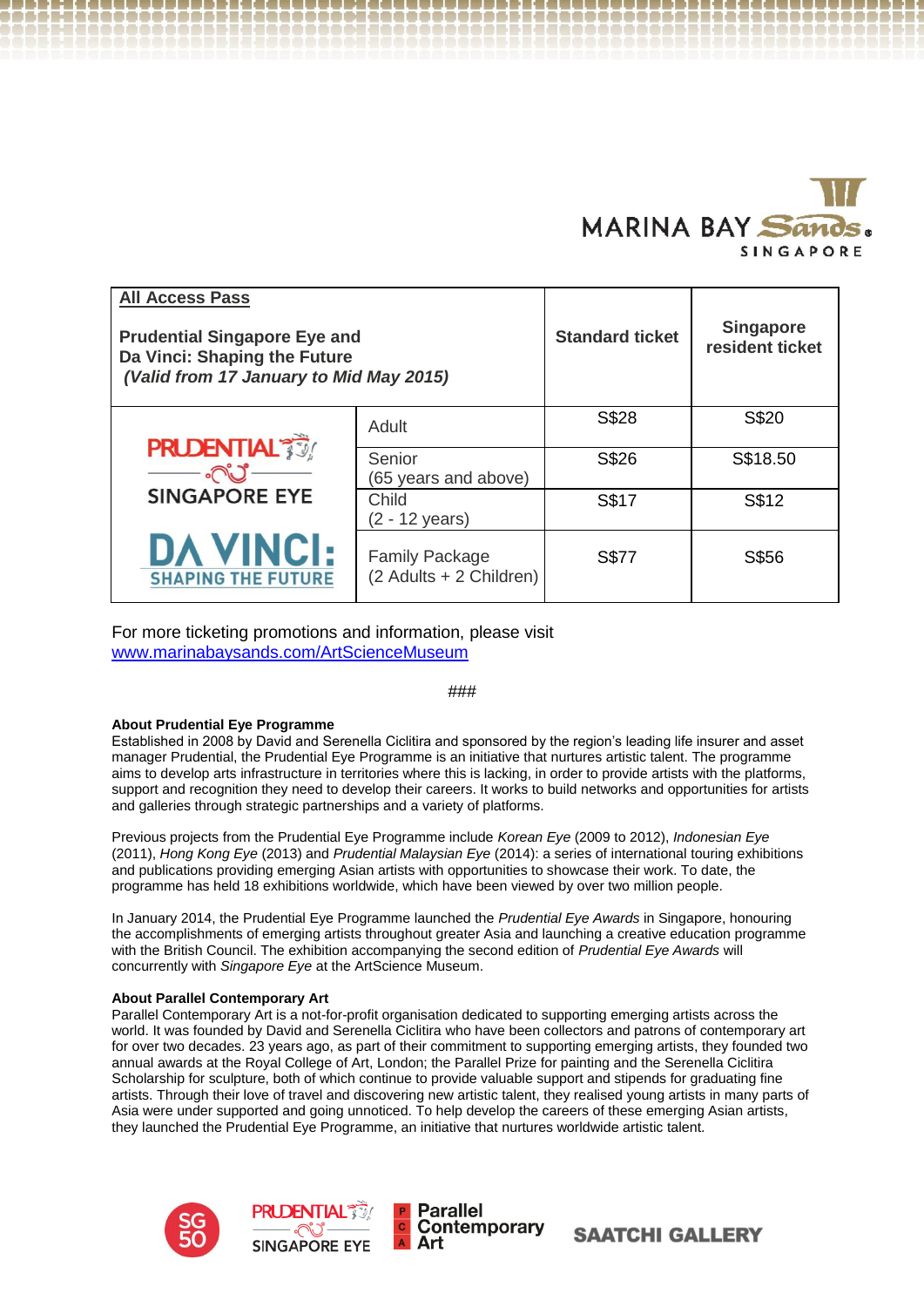

#### **About Marina Bay Sands Pte Ltd**

Marina Bay Sands is the leading business, leisure and entertainment destination in Asia. It features large and flexible convention and exhibition facilities, 2,560 hotel rooms and suites, the rooftop Sands SkyPark, the best shopping mall in Asia, world-class celebrity chef restaurants and an outdoor event plaza. Its two theatres showcase a range of leading entertainment performances including world-renowned Broadway shows. Completing the line-up of attractions is ArtScience Museum at Marina Bay Sands, which plays host to permanent and marquee exhibitions. For more information, please visit [www.marinabaysands.com](http://www.marinabaysands.com/)

#### **About ArtScience Museum**

ArtScience Museum at Marina Bay Sands is Southeast Asia's leading cultural institution that explores the interrelationship between art, science, technology and culture. Featuring 21 galleries totaling 50,000 square feet, the iconic lotus-inspired building has staged major exhibitions by some of the 20th century's key artists, including Salvador Dalí, Andy Warhol and Vincent Van Gogh, as well as major exhibitions which explore aspects of scientific history.

#### **About Saatchi Gallery**

The Saatchi Gallery was founded in 1985 with the aim of bringing contemporary art to as wide an audience as possible and make it accessible by providing an innovative platform for emerging artists to show their work. Over the last four years the Saatchi Gallery has hosted 15 out of the top 20 most visited exhibitions in London, according to The Art Newspaper's survey of international museum attendance, and is also ranked amongst the world's top five most liked museums on Facebook and Twitter by Museum Analytics. The Saatchi Gallery's website has become a global meeting place for people interested in contemporary art. Entry to all exhibitions at the Saatchi Gallery is free. [www.saatchigallery.com](http://www.saatchigallery.com/).

#### **About Prudential Corporation Asia**

Prudential Corporation Asia is a business unit of Prudential plc (United Kingdom)\*, comprising its life insurance operations in Asia, and its asset management business, Eastspring Investments. It is headquartered in Hong Kong.

Prudential is a leading life insurer that spans 13 markets in Asia, covering Cambodia, China, Hong Kong, India, Indonesia, Japan, Korea, Malaysia, The Philippines, Singapore, Taiwan, Thailand and Vietnam. Prudential has a robust multi-channel distribution platform providing a comprehensive range of savings, investment and protection products to meet the diverse needs of Asian families.

*\*Prudential plc is incorporated in England and Wales, and its affiliated companies constitute one of the world's leading financial services groups. It has been in existence for 166 years and has £457 billion in assets under management (as at 30 June 2014). Prudential plc is not affiliated in any manner with Prudential Financial, Inc, a company whose principal place of business is in the United States of America.*

#### **About Prudential Assurance Company Singapore (Pte) Limited (Prudential Singapore)**

Prudential Singapore, an indirect wholly-owned subsidiary of UK-based Prudential plc, is one of the top life insurance companies in Singapore. We have been serving the financial and protection needs of Singaporeans for more than 80 years. Our focus is to bring well-rounded financial solutions to customers through our multi-channel distribution network, with product offerings in Protection, Savings and Investment. We are one of the market leaders in Protection, Savings and Investment-linked plans with over S\$25 billion funds under management as at 31 December 2013.

Prudential Singapore is the first life insurer in Singapore to be named Asia's Life Insurance Company of the Year in 2000. For ten consecutive years until 2013, we have been awarded the Gold Award in Reader's Digest Trusted Brands and we achieved the May Day Model Partnership Award in 2009. In 2010, we emerged as one of the top insurers in Singapore in the Customer Satisfaction Index, which is a national barometer that tracks 104 companies from eight sectors. Since 2007, we have been conferred the People Developer Award by SPRING Singapore for our efforts in training and developing employees and in 2013 and 2014, we were presented with Asia's Employer of the Year Brand Award by the Branding Institute and the World HRD Congress. Also in 2014, Prudential Singapore was awarded the NTUC Plaque of Commendation (Gold) Award, the Leading HR Practices